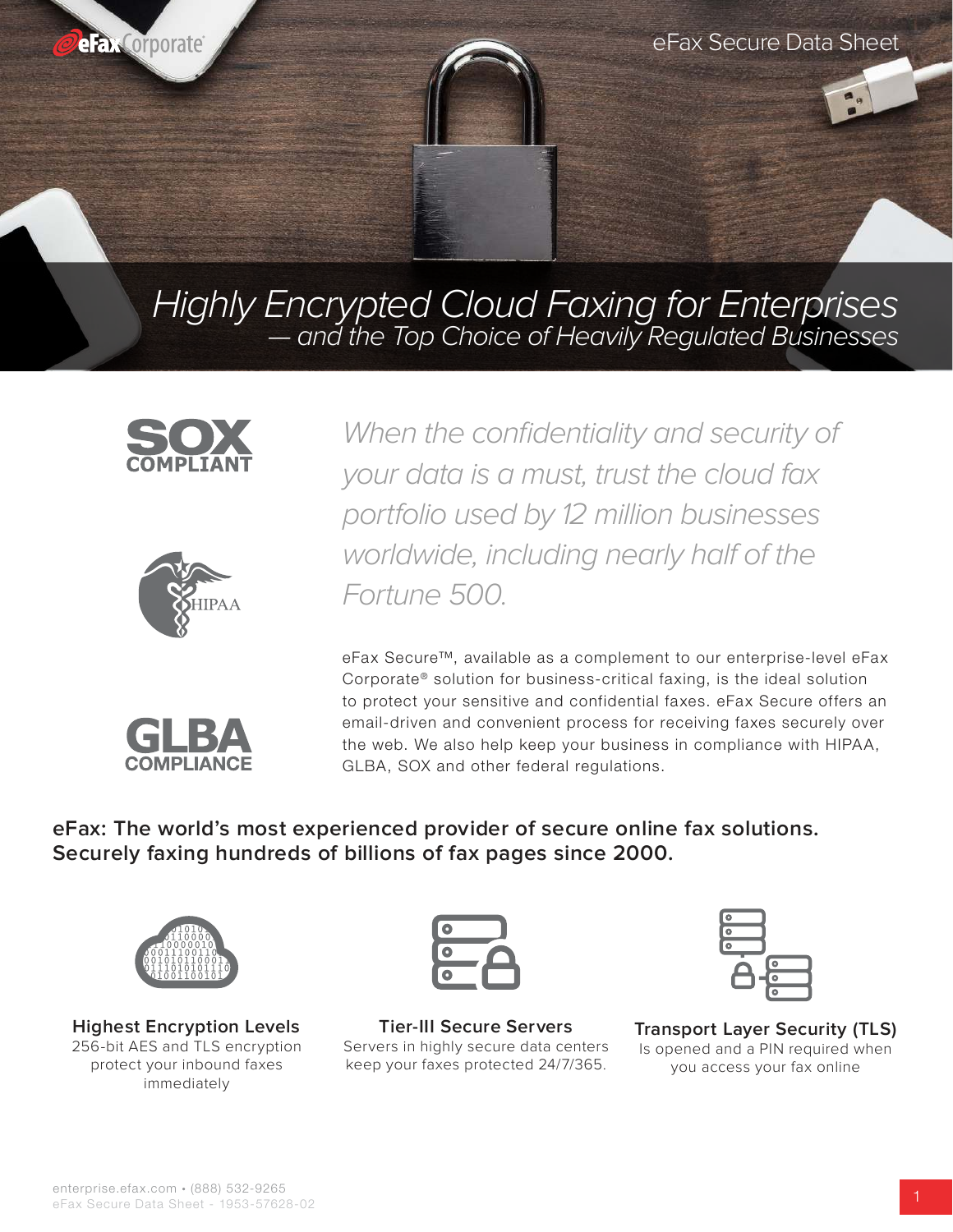## **How eFax Secure Works**

When you receive a fax through your eFax Secure account, the service automatically and immediately encrypts the fax — using 256-bit encryption — and stores it securely in your eFax account online while notifying you (via email) that the fax is available.

Included in this email notification is a URL. When you click on the link, a Transport Layer Security (TLS) connection is made and you will be prompted for your eFax Secure credentials (login ID and PIN) to view the fax. eFax Corporate has upgraded from SSL encryption to the newer and even more secure TLS encryption protocol.

No sensitive information is ever directly transmitted, as the fax remains on our server – you view it from there. Additionally, the fax can remain encrypted and securely stored as long as you need it, reducing strain on your local email servers and storage devices.



## **The Most Robust, Reliable Secure Faxing Solution**



Automatic 256-bit encryption of inbound faxes



Access to hosted faxes controlled by password



Storage and audit trail of your faxes, secured with AES 256-bit encryption on the cloud



Compliance enablement with NHS, Data



Protection Act and other regulations



TLS-encrypted login link to access stored faxes



Secure servers in multiple data centers rated Tier-III or higher (for N+1 redundancy) offer 99.98% availability



Email URL to password-protected download page